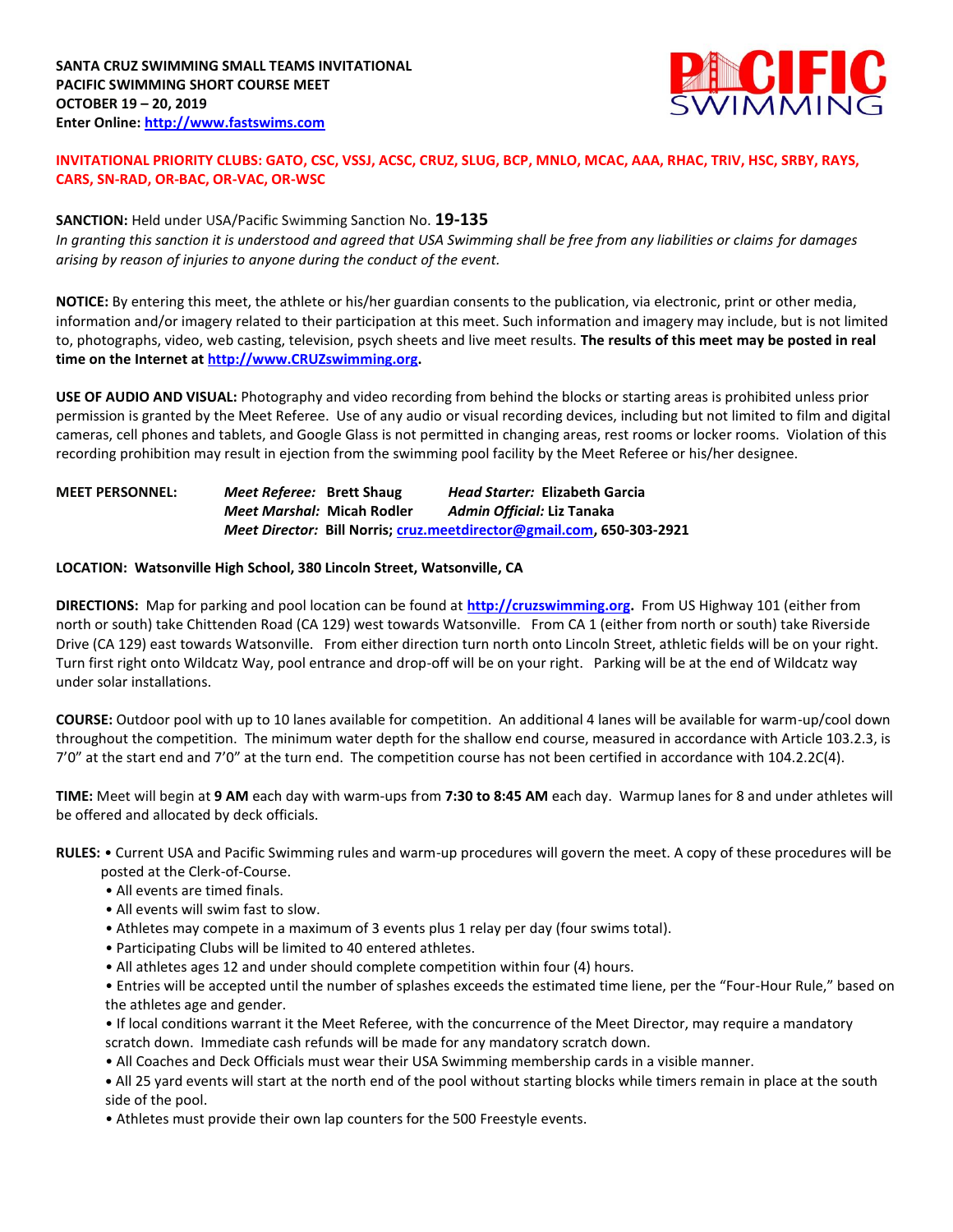• 49'er Mixed Medley and Free Relays (not nationally recognized events). Each relay team can consist of any combination of four (4) Girls and/or Boys whose ages total 49 or less. Online relay entries are required, entry cards will be will due at the time of entry and will be received at the check-in table.

• At time of close, the times entered shall be the times accepted for the meet. No further time changes may be made after the close of the meet. In addition, at the time of the close of the meet, no addition of events, nor exchanging of events shall be allowed without explicit approval of the meet referee.

**UNACCOMPANIED ATHLETES:** Any USA-S athlete-member competing at the meet must be accompanied by a USA Swimming Member-Coach for the purposes of athlete supervision during warm-up, competition and warm-down. If a Member Coach of the athlete's USA-S Club does not attend the meet to serve in said supervisory capacity, it is the responsibility of the athlete or the athlete's legal guardian to arrange for supervision by a USA-S Member-Coach. The Meet Director or Meet Referee may assist the athlete in making arrangements for such supervision; however, it is recommended that such arrangements be made in advance of the meet by the athlete's USA-S Club Member-Coach.

**RACING STARTS:** Athletes must be certified by a USA-S member-coach as being proficient in performing a racing start, or must start the race in the water. It is the responsibility of the Athlete or the athlete's legal guardian to ensure compliance with this requirement.

**RESTRICTIONS:** • Smoking and the use of other tobacco products is prohibited on the pool deck, in the locker rooms, in spectator

- seating, on standing areas and in all areas used by athletes, during the meet and during warm-up periods.
- Sale and use of alcoholic beverages is prohibited in all areas of the meet venue.
- No glass containers are allowed in the meet venue.
- No propane heater is permitted except for snack bar/meet operations.
- All shelters must be properly secured.
- Deck Changes are prohibited.

• Destructive devices, to include but not limited to, explosive devices and equipment, firearms (open or concealed), blades, knives, mace, stun guns and blunt objects are strictly prohibited in the swimming facility and its surrounding areas. If observed, the Meet Referee or his/her designee may ask that these devices be stored safely away from the public or removed from the facility. Noncompliance may result in the reporting to law enforcement authorities and ejection from the facility. Law enforcement officers (LEO) are exempt per applicable laws.

• **PLEASE DO NOT BRING YOUR DOGS TO THIS MEET**. No animals are allowed in any area of the meet venue (which includes the parking lots) except service animals wearing a service animal vest and working to assist a disabled person. Service animals who are not behaving properly (barking, jumping and the like) will be asked to leave the meet venue. • Operation of a drone, or any other flying apparatus, is prohibited over the venue (pools, athlete/coach areas, spectator

areas and open ceiling locker rooms) any time Athletes, Coaches, Officials and/or Spectators are present.

• For safety and accessibility reasons the entire pool deck must be cleared of non-coach tents, chairs, blankets, etc. All setup is intended to be located on the basketball courts between the pool and the football field.

**ELIGIBILITY:** • Athletes must be current members of USA-S and enter their name and registration number on the meet entry card as they are shown on their Registration Card. If this is not done, it may be difficult to match the athlete with the registration and times database. The meet host will check all athlete registrations against the SWIMS database and if not found to be registered, the Meet Director shall accept the registration at the meet (a \$10 surcharge will be added to the regular registration fee). Duplicate registrations will be refunded by mail.

• Entries with "NO TIME" will be accepted.

• This meet is only open to athletes belonging to invited clubs: GATO, CSC, VSSJ, ACSC, CRUZ, SLUG, BCP, MNLO, MCAC, AAA, RHAC, TRIV, HSC, SRBY, RAYS, CARS, SN-RAD, OR-BAC, OR-VAC, OR-WSC

• Entry times submitted for this meet will be checked against a computer database and may be changed in accordance with Pacific Swimming Entry Time Verification Procedures.

• Disabled athletes are welcome to attend this meet and should contact the Meet Director or Meet Referee regarding any special accommodations on entry times and seeding per Pacific Swimming policy.

• Athletes 19 years of age and over may compete in the meet for time only, no awards. Such athletes must have met standards for the 17-18 age group.

• The athlete's age will be the age of the athlete on the first day of the meet.

# **ENTRY PRIORITY:** Entries are limited to athletes from the following invited clubs: **GATO, CSC, VSSJ, ACSC, CRUZ, SLUG, BCP, MNLO, MCAC, AAA, RHAC, TRIV, HSC, SRBY, RAYS, CARS, SN-RAD, OR-BAC, OR-VAC, OR-WSC**.

**ENTRY FEES:** \$4.00 per event plus an \$8.00 participation fee per athlete. Entries will be rejected if payment is not sent at time of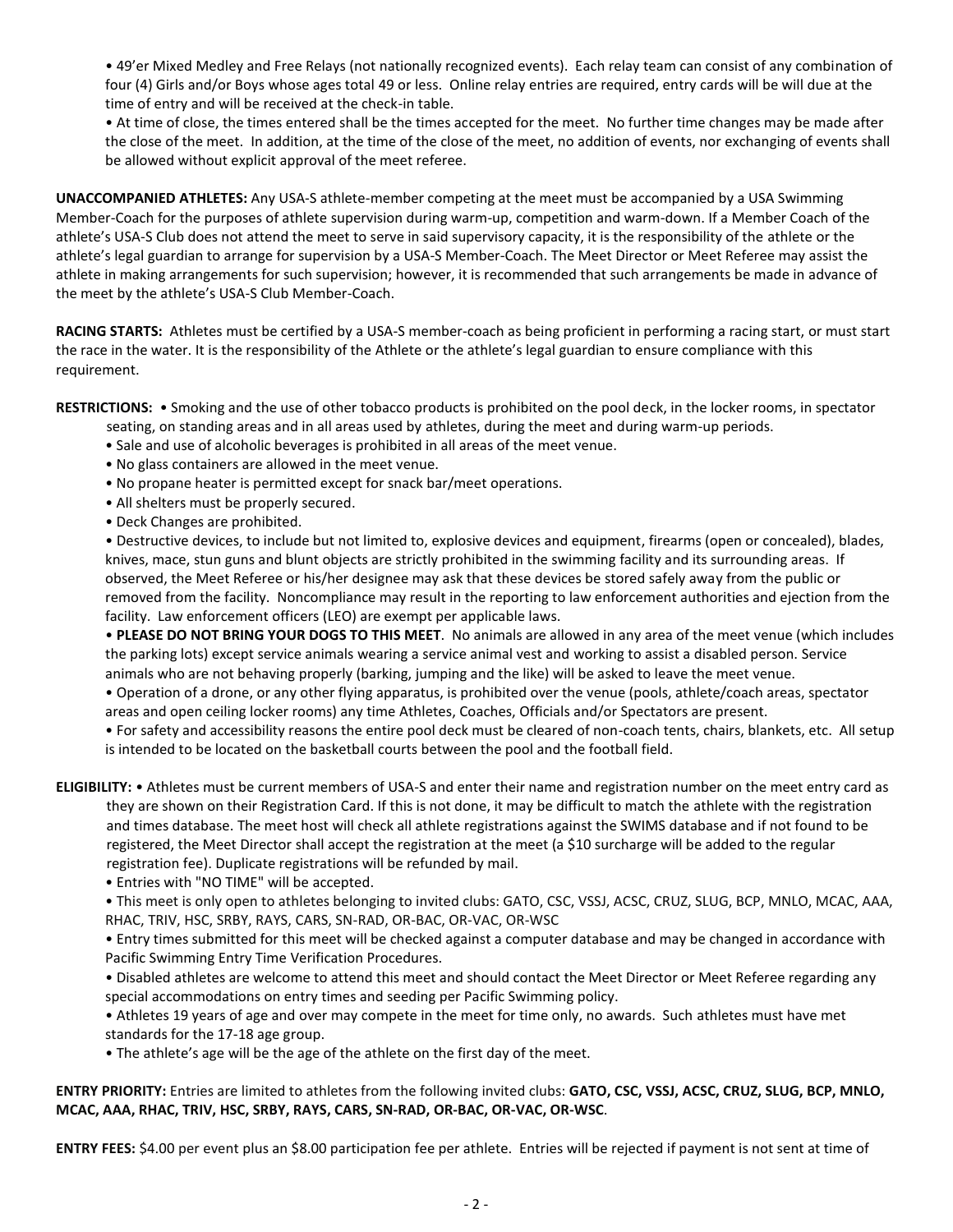request. No refunds will be made, except mandatory scratch downs. Relay entry fees are \$9.00 per relay entry, online relays entries are required. Specific deadline for the entry cards and will be determined and announced by Meet Referee.

**HYTEK ENTRIES:** Coaches are responsible for sending file and fees to meet director on or before Monday, October 7, 2019.

**ONLINE ENTRIES:** You may enter this meet online or by U.S. mail. To enter on-line go to **[http://www.fastswims.com](http://www.fastswims.com/)** to receive an immediate entry confirmation. This method requires payment by credit card. FastSwims charges a processing fee for this service, 6.5% of the total Entry Fees plus \$0.75 per transaction, regardless of number of athletes. Please note that the processing fee is a separate fee from the Entry Fees. If you do not wish to pay the processing fee, enter the meet using a mail entry. **Entering online is a convenience, is completely voluntary, and is in no way required or expected of an athlete by Pacific Swimming**. Online entries will be accepted through Wednesday, October 9, 2019. LATE ENTRIES WILL NOT BE ACCEPTED. NO REFUNDS

**MAILED OR HAND DELIVERED ENTRIES**: Entries must be on the attached consolidated entry form. Forms must be filled out completely and printed clearly with athlete's best time. Entries must be postmarked by midnight, Monday, October 7, 2019 hand delivered by 5:00 p.m. Wednesday, October 9, 2019. No late entries will be accepted. Requests for confirmation of receipt of entries should include a self-addressed envelope.

### **Make check payable to**: **Santa Cruz Swimming**

| <b>Mail entries to: Bill Norris</b> |                          | Hand deliver entries to: | <b>Bill Norris</b>              |  |  |  |
|-------------------------------------|--------------------------|--------------------------|---------------------------------|--|--|--|
|                                     | <b>Swim Meet Entries</b> |                          | Leave at Front Desk of Business |  |  |  |
|                                     | P.O. Box 1616            |                          | <b>345 Encinal Street</b>       |  |  |  |
|                                     | <b>Soquel, CA 95073</b>  |                          | Santa Cruz, CA 95073            |  |  |  |

**CHECK-IN:** The meet will be deck seeded. Athletes must check-in at the Clerk-of-Course. No event shall be closed more than 30 minutes before the scheduled start of the session. Close of check-in for all individual events shall be no more than 60 minutes before the estimated time of the start of the first heat of the event. Athletes who do not check in will not be seeded and will not be allowed to compete in that event.

**SCRATCHES:** Any athletes not reporting for or competing in an individual timed final event that they have checked in for shall not be penalized.

**AWARDS:** Awards will be given to top 16 finishers in the following age groups in each gender 8&u, 9-10, 11-12, 13-14, 15-16 and 17- 18 age groups. "A" medals will be awarded to athletes achieving a new USA-S "A" time regardless of place achieved in event. No awards will be given to athletes age 19 years or older. All Individual awards must be picked up at the meet. No awards will be mailed or distributed after the meet.

High point medals will be awarded to 7&U, 8, 9, 10, 11, 12, 13, 14, 15-16, 17-18. Two categories for team high point will be awarded. Trophies awarded for team total high point for top 1-3 teams and also the top 1-3 teams based upon points per entered athlete

| <b>SCORING:</b> Individual to 16 places: | 20, 17, 16, 15, 14, 13, 12, 11, 9, 7, 6, 5, 4, 3, 2, 1        |
|------------------------------------------|---------------------------------------------------------------|
| Relay events to top 16 places:           | 80, 75, 70, 65, 60, 55, 50, 45, 40, 35, 30, 25, 20, 15, 10, 5 |
|                                          | (all entered relays teams are eligible to score)              |

**ADMISSION:** Free.

**SNACK BAR & HOSPITALITY:** A snack bar will be available throughout the competition. Coaches and working deck officials will be provided lunch. Hospitality will serve refreshments to timers and volunteers.

**MISCELLANEOUS:** No overnight parking is allowed. Facilities will not be provided after meet hours.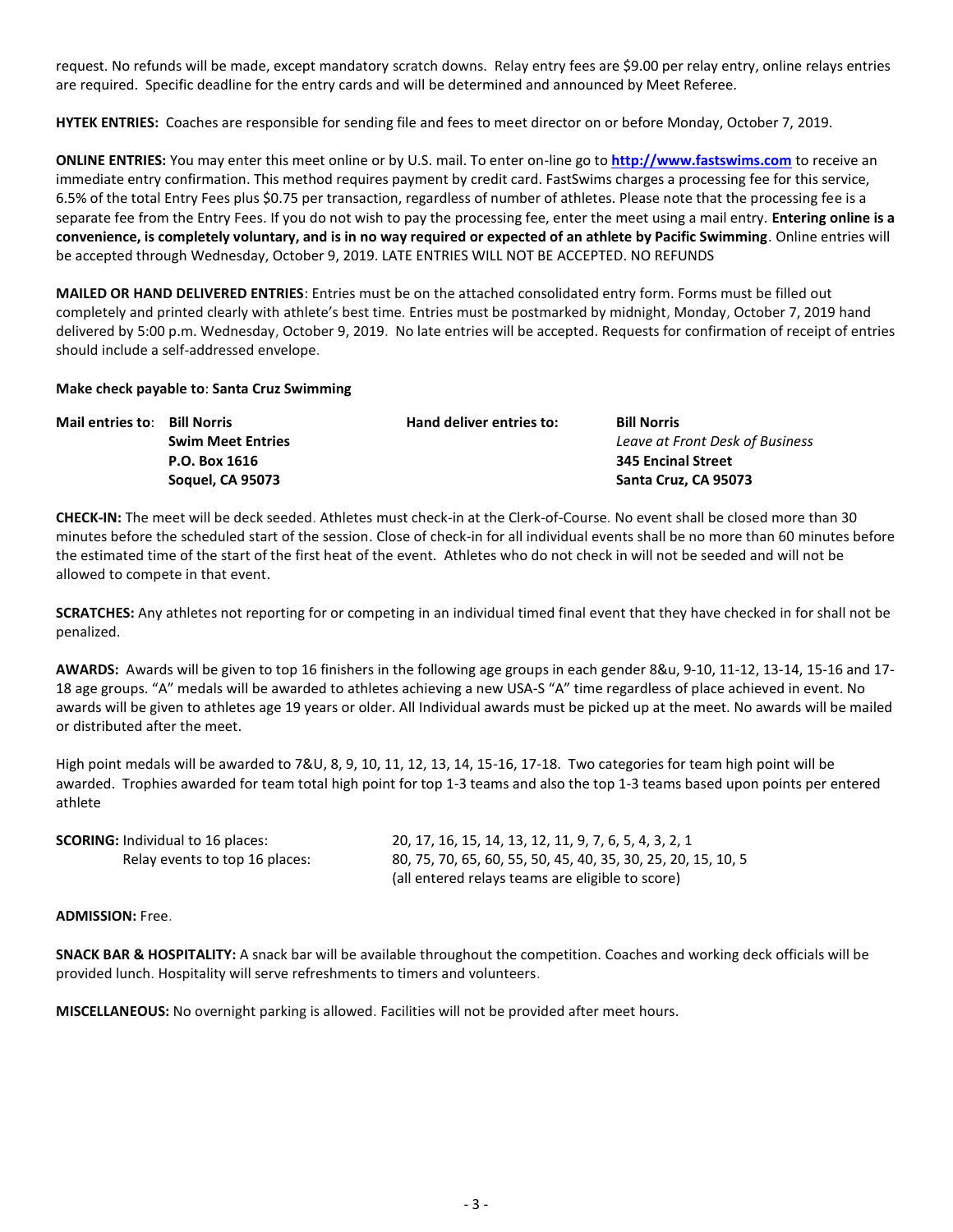# **EVENT SUMMARY**

|           | Saturday October 19, 2019  |                |                 | Sunday October 20, 2019      |               |                 |                |  |  |
|-----------|----------------------------|----------------|-----------------|------------------------------|---------------|-----------------|----------------|--|--|
| 8 & UN    | $9 - 10$                   | $11 - 12$      | 13 & O          | <b>8 &amp; UN</b>            | $9 - 10$      | $11 - 12$       | 13 & O         |  |  |
| 25 Free   | 200 Free                   | 200 Free       | <b>500 Free</b> | 25 Free                      | 500 Free      | <b>500 Free</b> | 200 Free       |  |  |
| 25 Flv    | 100 Flv                    | <b>100 Flv</b> | 50 Fly          | <b>50 Flv</b>                | <b>50 Fly</b> | 50 fly          | <b>100 Fly</b> |  |  |
| 50 Breast | 50 Breast                  | 50 Breast      | 100 Breast      | 25 Breast                    | 100 Breast    | 100 Breast      | 50 Breast      |  |  |
| 100 IM    | 200 IM                     | 200 IM         | 50 Back         | 50 Back                      | 100 IM        | 100 IM          | 200 IM         |  |  |
| 25 Back   | 100 Back                   | 100 Back       | 100 Free        | 25 Back                      | 50 Back       | 50 Back         | 100 Back       |  |  |
| 50 Free   | 50 Free                    | 50 Free        |                 | 100 Free                     | 100 Free      | 100 Free        | 50 Free        |  |  |
|           | Mixed 49'er 200 Free Relay |                |                 | Mixed 49'er 200 Medley Relay |               |                 |                |  |  |

|                               |                | Saturday October 19, 2019  |                              |  | Sunday October 20, 2019<br>Warm-up 7:30-8:45 |                        |                              |                             |  |  |  |
|-------------------------------|----------------|----------------------------|------------------------------|--|----------------------------------------------|------------------------|------------------------------|-----------------------------|--|--|--|
|                               |                | Warm-up 7:30-8:45          |                              |  |                                              |                        |                              |                             |  |  |  |
| <b>Girls</b><br><b>EVENT#</b> |                | <b>EVENT</b>               | <b>Boys</b><br><b>EVENT#</b> |  |                                              | Girls<br><b>EVENT#</b> | <b>EVENT</b>                 | <b>Boys</b><br><b>EVENT</b> |  |  |  |
|                               | 1              | 13 & Up 500 Free           | $\overline{2}$               |  |                                              | 33                     | 9 - 12 500 Free              | 34                          |  |  |  |
|                               | 3              | 9-12 200 Free              | 4                            |  |                                              | 35                     | 13 & Up 200 Free             | 36                          |  |  |  |
|                               | 5              | 8 & Under 25 Free          | 6                            |  |                                              | 37                     | 8 & Under 25 Free            | 38                          |  |  |  |
|                               | $\overline{7}$ | 13 & Up 50 Fly             | 8                            |  |                                              | 39                     | 13 & Up 100 Fly              | 40                          |  |  |  |
|                               | 9              | 9-12 100 Fly               | 10                           |  |                                              | 41                     | 12 & Under 50 Fly            | 42                          |  |  |  |
|                               | 11             | 8 & Under 25 Fly           | 12                           |  |                                              | 43                     | 13 & Up 50 Breast            | 44                          |  |  |  |
|                               | 13             | 13 & Up 100 Breast         | 14                           |  |                                              | 45                     | 9-12 100 Breast              | 46                          |  |  |  |
|                               | 15             | 12 & Under 50 Breast       | 16                           |  |                                              | 47                     | 8 & Under 25 Breast          | 48                          |  |  |  |
|                               | 17             | 9-12 200 I.M.              | 18                           |  |                                              | 49                     | 13 & Up 200 IM               | 50                          |  |  |  |
|                               | 19             | 8 & Under 100 IM           | 20                           |  |                                              | 51                     | 9-12 100 IM                  | 52                          |  |  |  |
|                               | 21             | 13 & Up 50 Back            | 22                           |  |                                              | 53                     | 13 & Up 100 Back             | 54                          |  |  |  |
|                               | 23             | 9-12 100 Back              | 24                           |  |                                              | 55                     | 12 & Under 50 Back           | 56                          |  |  |  |
|                               | 25             | 8 & Under 25 Back          | 26                           |  |                                              | 57                     | 8 & Under 25 Back            | 58                          |  |  |  |
|                               | 27             | 13 & Up 100 Free           | 28                           |  |                                              | 59                     | 13 & Up 50 Free              | 60                          |  |  |  |
|                               | 29             | 12 & Under 50 Free         | 30                           |  |                                              | 61                     | 12 & Under 100 Free          | 62                          |  |  |  |
|                               | 31             | Mixed 49'er 200 Free Relay |                              |  |                                              | 63                     | Mixed 49'er 200 Medley Relay |                             |  |  |  |

# **EVENTS**

**EVENT #**

Athletes must provide their own lap counters for the 500 Freestyle events.

All 25 yard events will start at the north end of the pool without starting blocks while timers remain in place at the south side of the pool.

49'er Mixed Medley and Free Relays (not nationally recognized events). Each relay team can consist of any combination of four (4) Girls and/or Boys whose ages total 49 or less. Specific deadline for the entry cards will be determined and announced by Meet Referee.